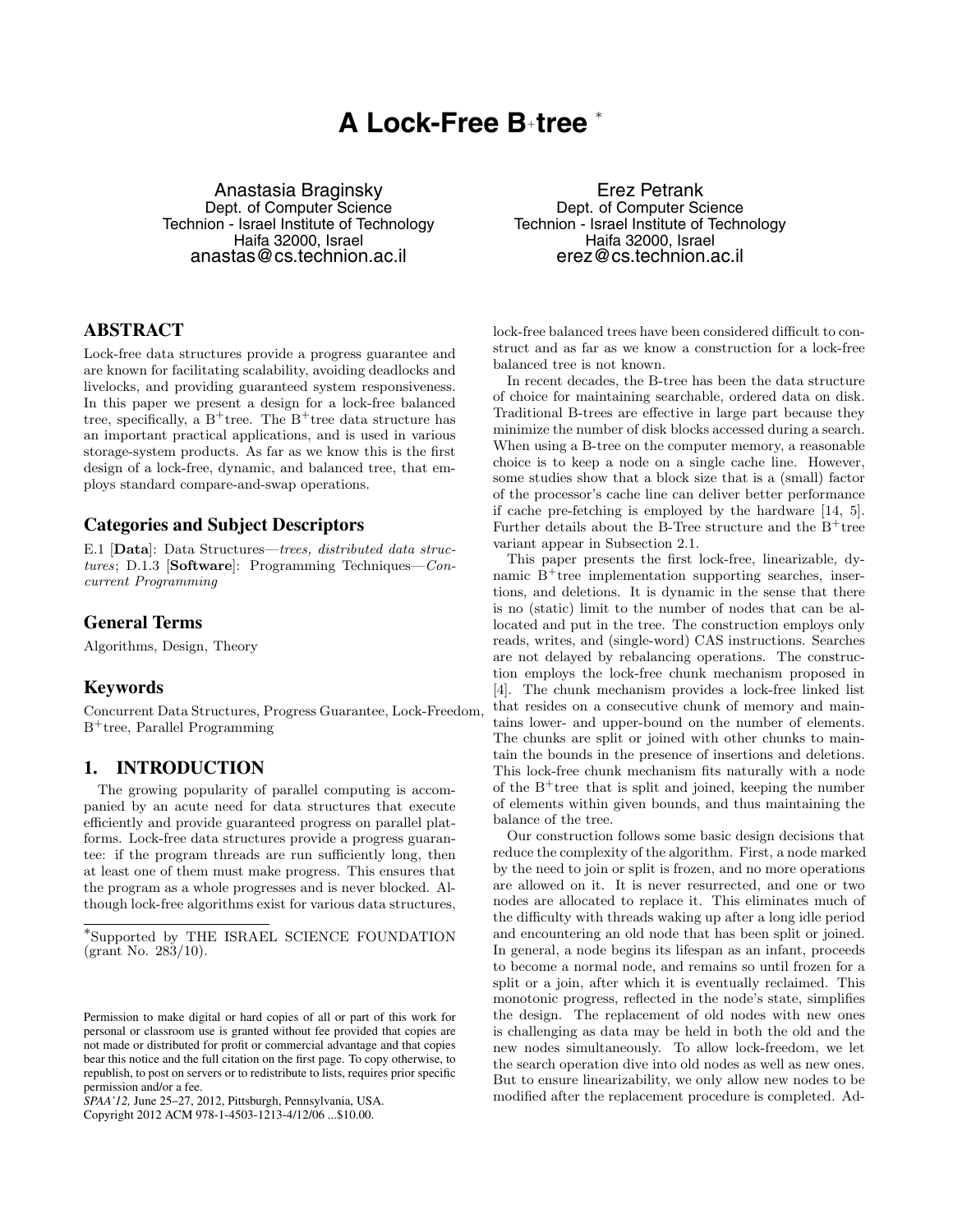ditionally, we take special care in the selection of a neighboring node to join with, to ensure that it cooperates correctly. Finally, we enforce the invariant that two join nodes always have the same parent. Our construction follows important lock-free techniques that have been previously used. In particular, we mark pointers to signify deletion following Harris [9], we assign nodes with states similarly to Ellen et al. [7]. We also propose new techniques that might be useful for future work, e.g., we use a gradual state transition for a node by gradually moving it from the *normal* to the *frozen* state, by marking its fields one by one as frozen.

This design of the lock-free  $B^+$ tree is meant to show the feasibility of a lock-free balanced tree. It is quite complex and we have not added (even straightforward) optimizations. We implemented the design (as is) in C and ran it against an implementation of a standard lock-based  $B^+$ tree [15]. The results show that the lock-based version wins when no contention exists or the contention is very low. However, as contention kicks in, the lock-free  $B^+$ tree behaves much better than the lock-based version. The lock-free tree is highly scalable and allows good progress even when many threads are executing concurrently. Similarly to the lock-free algorithm of the linked-list, a wait-free variant of the search method (denoted *contains*) can be defined here in the same manner. Again, to keep it simple, we do not spell it out.

In addition to implementing and measuring the algorithm, we also provide the full proof for the correctness of this design in the full version of this paper [3] with respect to linearizability [11] and (bounded) lock-freedom [10, 13]. Note that a balanced tree has a better worst-case behavior compared to regular trees. Ignoring concurrency, each operation has a worst-case complexity of  $O(\log n)$  in contrast to a worst-case complexity of  $O(n)$  for an imbalanced tree. Furthermore, in the presence of concurrent threads, we prove that progress must be made at worst-case within  $O(T \log n +$  $T<sup>2</sup>$ ) computational steps, where *T* is number of the concurrent running threads and *n* is number of keys in the  $B<sup>+</sup>$ tree. (This means bounded lock-freedom with bound  $O(T \log n + T^2)$ .) Such guarantee can only be achieved with balanced trees, as computing a similar bound on the worstcase time to make progress in a non-balanced tree would yield  $O(Tn)^1$ .

Previous work on lock-free trees include Fraser's construction [8] of a lock-free balanced tree that builds on a transactional memory system. Our work does not require any special underlying system support. Fraser also presents a construction of a lock-free tree that uses multiple-word CAS [8], but this construction offers no balancing and at worst may require a linear complexity for the tree operations. Recently, Ellen *et al.* [7] presented a lock-free tree using a single-word CAS, but their tree offers no balancing. Bender *et al.* [2] described a lock-free implementation of a cache-oblivious Btree from LL/SC operations. Our construction uses singleword CAS operations. Moreover, a packed-memory cacheoblivious B-tree is not equivalent to the traditional  $B^+$ tree data structure. First, it only guarantees amortized time complexity (even with no contention), as the data is kept in an array that needs to be extended occasionally by copying the entire data structure. Second, it does not keep the shallow structure and is thus not suitable for use with file systems. Finally, a full version of [2] has not yet appeared and some details of lock-free implementation are not specified.

In Section 2 we set up some preliminaries and present the  $B<sup>+</sup>$ tree representation in the memory together with the basic  $B^+$ tree algorithms. In Section 3 we describe the  $B^+$ tree node's states and recall the lock-free chunk functionality from [4]. Balancing functions are presented in Section 4, and the implementation and results are described in Section 5. In Section 6 we describe the linearization points. We conclude in Section 7. In the full version of this paper [3] more details and the entire pseudo-code can be found. In addition, the full correctness, linearizability and bounded lock-freedom proof is presented in [3] as well.

#### **2. BACKGROUND AND DATA STRUCTURE**

This section presents the underlying data structures used to implement the lock-free  $B^+$ tree, starting with a review of the lock-free chunk mechanism presented in [4].

A *chunk* is a (consecutive) block of memory that contains *entries*. Each entry contains a key and a data field, and the entries are stored in the chunk as a key-ordered linked list. A chunk consumes a fixed amount of space and has two parameters, determining the minimum and maximum entries that may reside in it. The chunk supports set operations such as *search*, *insert* and *delete*. When an insert of a new entry increases the number of entries above the maximum, a *split* is executed and two chunks are created from the original chunk. Similarly, when a deletion violates the minimum number of entries, the chunk mechanism *joins* this chunk and another chunk, obtained from the data structure using the chunks (in particular the  $B^+$ tree). Therefore, the B<sup>+</sup>tree implements a method that the chunk can call to obtain a partner to join with. A different  $B^+$  tree method is called by the chunk mechanism when the split or join are completed to ask that the tree replaces the frozen nodes with new ones. The chunk also supports an additional *replace* operation that allows replacing the data of an entry with a new value atomically without modifying the entry's location in the list. This operation is useful for switching a descendant without modifying the key associated with  $it^2$ . All operations are lock-free.

## **2.1 The B**+**tree**

A  $B^{+}$ tree [6] is a balanced tree used to maintain a set of *keys*, and a mapping from each key to its associated *data*. Each node of the tree holds entries; each entry has a key and an auxiliary data. In contrast to a B-tree, only the leaves in a  $B<sup>+</sup>$ tree hold the keys and their associated data. The data of the keys in the internal nodes is used to allow navigating through the tree. Thus, data in an internal node of the tree contains pointers to descendants of the internal node. The  $B<sup>+</sup>$ tree structure simplifies the tree insertions and deletions and is commonly used for concurrent access. In our variant of a  $B^+$ tree, key repetition is not allowed.

Each internal node consists of an ordered list of entries containing keys and their associated pointers. A tree search starts at the root and chooses a descendant according to the values of the keys, the convention being that the entry's key provides the upper bound on the set of keys in its subtree.

<sup>&</sup>lt;sup>1</sup>Actually, we do not know how to show a lock-free bound which is lower than  $O(T^2n)$  for non-balanced concurrent trees.

<sup>&</sup>lt;sup>2</sup>The replace operation did not appear in the short conference version of [4] and is described in [3].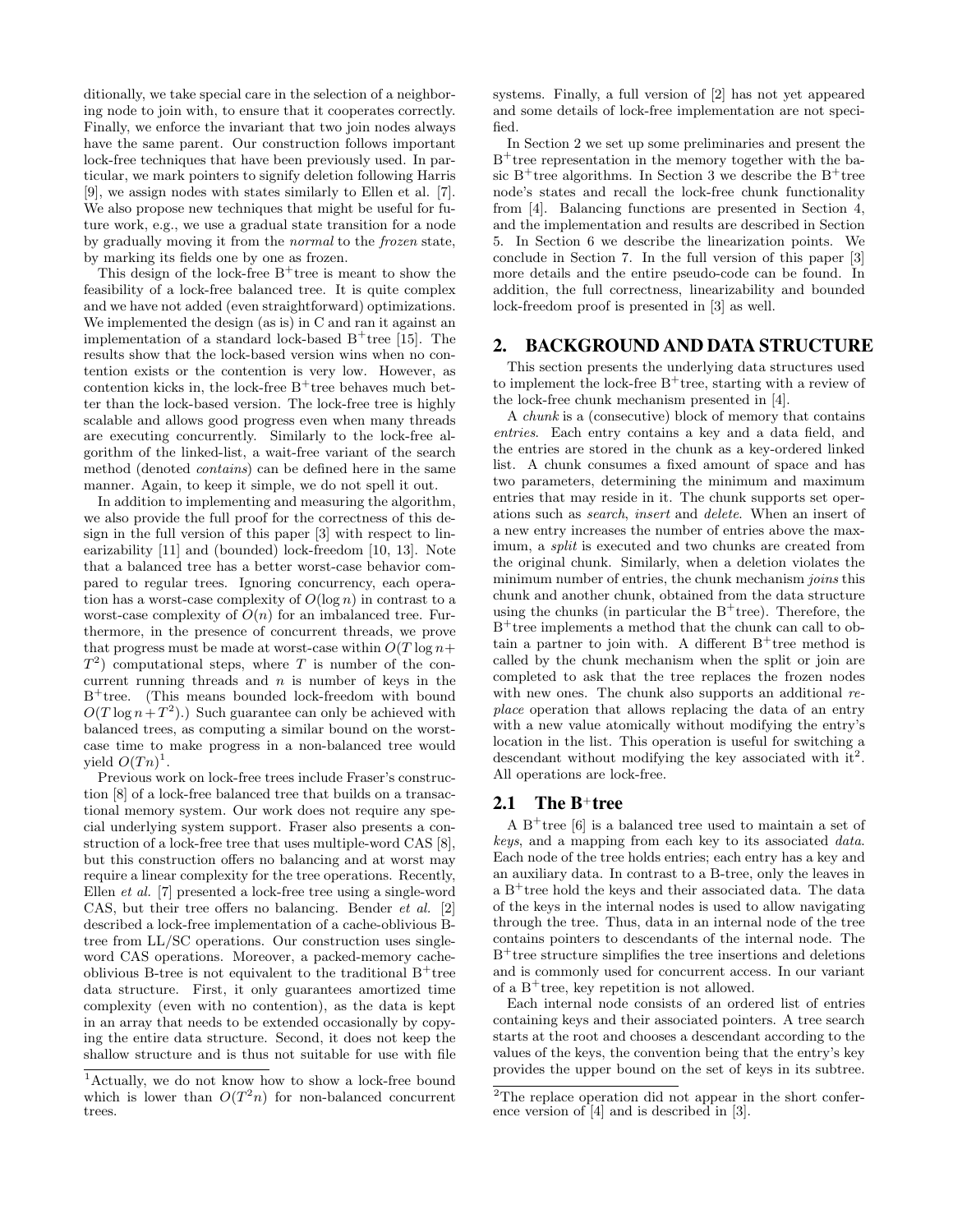

**Figure 1: The structure of a chunk. The allocated grey entries present the ordered linked list.**

Each node has a minimum and maximum number of possible entries in it. In our  $B^+$ tree the maximum is assumed to be even and is denoted *d*. The minimum is set to  $d/2 - 3$ . For  $d \geq 10$  this ensures the balance of the tree, and specifically that the number of nodes to be read before reaching a leaf is bounded by a logarithm of the tree size. All insertions and deletions happen at leaves. When an insert violates the maximum allowed number of entries in the node, a split is performed on that node. When a deletion violates the minimum allowed number of entries, the algorithm attempts to join two nodes, resulting in borrowing entries from a neighboring node or merging the two nodes, if moving entries is not possible.

Splitting and joining leaves may, in turn, imply an insert or a delete to the parent, and such an update may roll up until the root. We ignore the minimum number of entries on the root, in order not to enforce a minimal number of entries in the tree. Note that splits and joins always create nodes with a legitimate number of entries. In practice, the minimum value is sometimes set to be smaller than  $d/2 - 3$ to avoid frequent splits and joins.

#### **2.2 The structure of the proposed B**+**tree**

For simplicity, our construction assumes the key and the data fit into a single word. This is the assumption of the chunk mechanism and it makes the allocation of a new entry easier. In practice, this means a word of 64 bits, with a key of  $32$  bits and data of  $32$  bits.<sup>3</sup> An architecture that provides a double-word compare-and-swap would allow using a full word for each of the fields, removing the restrictions, and simplifying the construction. The key values are taken from a finite set, bounded from above by a value that we denote  $\infty$ . The tree is represented by a pointer to the root node, initially set to an empty root-leaf node.

Our  $B^+$  tree node is built using the chunk structure of [4]. The chunk's maximum and minimum number of entries are set to *d* and  $d/2 - 3$  to satisfy the B<sup>+</sup>tree node requirement (except for the zero minimum bound on the root). In addition to a chunk, the tree node contains two additional fields to support its management: a *height* field indicating the dis-

tance from the leaves and a *root* flag indicating whether the node is a root.

We briefly review the fields of a chunk (Figure 1). A detailed discussion appears in [4]. The main part of the chunk is an array that contains the entries. The *counter* field counts the number of entries in a chunk. It is accurate during sequential execution and is always guaranteed to hold a lower bound on the real count, even in the presence of concurrent executions. The pointers *new*, *joinBuddy*, *nextNew* and *creator* point to nodes involved in the rebalancing, to be described below in Section 4. The split and join of a chunk requires a *freeze* of all operations on it, which imposes the *freeze state* of a chunk to be declared using *freezeState* field. The freezing mechanism is explained later, in Section 3.

#### **2.3 Memory Management**

To avoid some of the ABA problems, lock-free algorithms typically rely on garbage collection or use the hazard pointer mechanism of Michael [12]. To simplify the current presentation, we assume the existence of garbage collection for the nodes. This means that nodes are never reused unless they become unreachable from all threads. An extension of the same scheme to a use of hazard pointers is possible.<sup>4</sup>

#### **2.4 The Basic B**+**tree Operations**

The B<sup>+</sup>tree interface methods: *SearchInBtree()*, *InsertTo-Btree()*, and *DeleteFromBtree()* are quite simple. The code of the basic  $B^{+}$ tree operations appear in Algorithm 1. An insert, delete, or search operation first finds the leaf with the relevant key range, after which the appropriate chunk operation is run on the leaf's chunk. It either simply succeeds or a more complicated action of a split or a join begins. Some care is needed when the suitable leaf is a new one (an infant), whose insertion into the  $B^+$ tree is not yet complete. In that case, we must help finish the insertion of the new node before continuing to perform the operation on it. Further explanations on the freezing of a node, on the infant state, etc. appear in Section 3.

Two important methods support the general use of the B<sup>+</sup>tree. The first one is the *FindLeaf()* method that is used for finding a leaf whose associated range of values contains a given key. The second widely used supporting method is *FindParent().* When a split or a merge occurs, we may need to find the parent of the current node in order to modify its

 ${}^{3}\mathrm{Since}$  a data field cannot hold a full pointer, we assume a translation table, or some base pointer to which the 32-bit address is added to create the real memory address. In the first case, this limits the number of nodes to  $2^{32}$  nodes, and in the second case, it limits the entire tree space to 4GB, which is not a harsh constraint.

<sup>&</sup>lt;sup>4</sup>In the implementation we measured, we implemented hazard pointers inside the chunk and did not reclaim full nodes at all during the execution.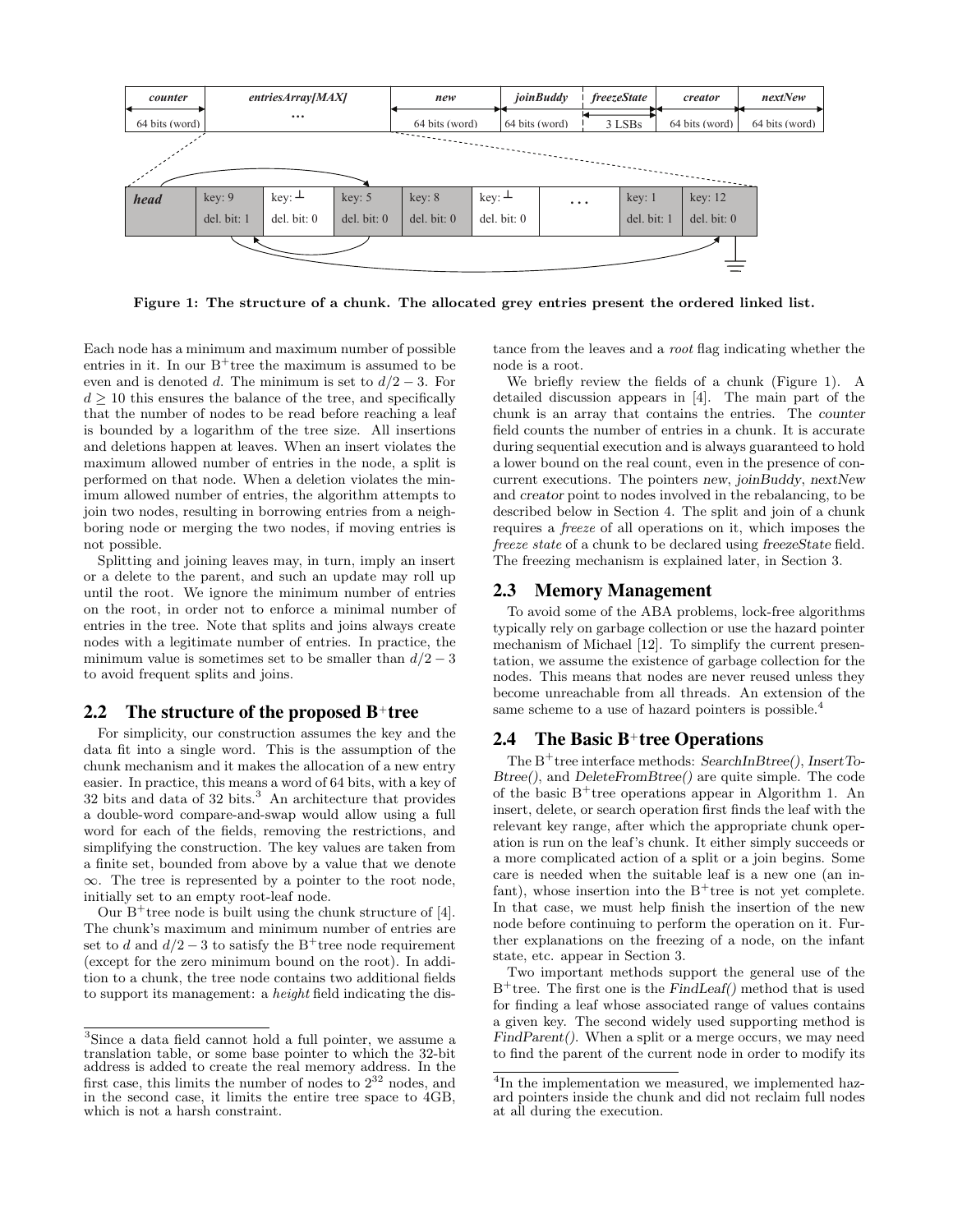**Algorithm 1** Search, Insert, and Delete – High Level Methods.

**(a) Bool SearchInBtree (key, data)** { 1: Node\*  $node = FindLeaf(key);$ 2: **return** SearchInChunk(&(node→chunk), key, data); } **(b) Bool InsertToBtree (key, data)** { 1: Node\* node =  $FindLeaf(key);$ 2: if  $(node \rightarrow freezeState == INFANT)$ 3: helpInfant(node); // Help infant node 4: **return** InsertToChunk(&(node→chunk), key, data); } **(c) Bool DeleteFromBtree (key, data)** { 1:  $Node^* node = FindLeaf(key);$ 2: if  $(node \rightarrow freezeState == INFANT)$ <br>3: helpInfant(node); 3: helpInfant(node); // Help infant node 4: **return** DeleteInChunk(&(node→chunk), key); }

pointers.<sup>5</sup> Furthermore, we may need to find an adjacent node as a partner for a merge, when a node gets too sparse. The *FindLeaf()* and *FindParent()* methods are presented in detail in [3].

## **3. SPLITS AND JOINS WITH FREEZING**

Before it is split or joined, a node's chunk must be frozen. The complete details appear in [4]. The freezing is executed by the chunk mechanism when its size limits are violated. This happens obliviously to the containing data structure, in this case, the  $B^{+}$ tree. Here we provide an overview on the chunk's freeze required to understand the  $B^+$ tree algorithm. To freeze a node, i.e., to freeze the chunk in it, all the chunk's entries are marked *frozen* (one by one) by setting a designated bit in each entry. After all the entries are marked frozen, no changes can occur on this node. A thread that discovers that a node needs to be frozen, or that a freeze has already begun, helps finish freezing the node. However, search operations do not need to help in freeze and can progress on the frozen nodes. Since changes may occur before all entries are marked frozen, the final state of the frozen node may not require a split or a join at the end of the freeze. Still a frozen node is never resurrected. After the freeze has been marked and the node can no longer be modified, a decision is made on whether it should be split, or joined with a neighboring node, or just copied into a single new node. If a join is required, then a neighboring node is found by the  $B^+$ tree. This communication between the chunk and the  $B^+$ tree is implemented using a predetermined method *FindJoinSlave()* that the tree supplies and the chunk mechanism uses. Then the neighboring chunk is frozen too. To recover from the node freeze, one or two nodes are allocated, and the live entries in the frozen node (or nodes) are copied into the new node (or nodes). Thereafter, a  $B^+$ tree method *CallForUpdate()* is called to let the tree replace the frozen nodes with the new ones. We focus in what follows on issues specific to the  $B<sup>+</sup>$ tree, i.e., finding a neighbor, replacing the frozen nodes with the new ones in the  $B^+$ tree, and maybe rolling up more splits or joins.

Each tree node has a *freezeState* field, holding one of eight possible freeze states. Three bits are used to store the state. The freeze state is also a communication link between the B<sup>+</sup>tree and the chunk mechanism, and so it can be read and updated both by the  $B^+$ tree and by the chunk. When a new node is created to replace a frozen node, and until it is properly inserted into the  $B<sup>+</sup>$ tree, its freeze state is marked as infant. No insertions or deletions are allowed on an infant node until the node's freeze state becomes normal. Any thread that attempts an operation on such a node must first help move this node from the INFANT to the NORMAL state. A node that is properly inserted into the  $B^+$ tree and can be used with no restrictions has a normal freeze state. When an insert or a delete operation violates the maximum or minimum number of entries, a freeze of that node is initiated and its freeze state becomes FREEZE. After the freezing process stabilizes and the node can no longer be modified, a decision is reached about which action should be taken with this node. This decision is then marked in its freeze state as explained below.

When neither split nor join is required (because concurrent modifications have resulted in a legitimate number of entries), the freeze state of the node becomes copy, and the node is simply copied into a newly allocated node. By the end of the copy, the parent's pointer into the old node is replaced (using the chunk's replace operation) with the pointer to the new node, and the new node becomes normal. When a split is required, the node's frozen state changes to SPLIT and all its live entries are copied into two new INFANT nodes. These nodes are then inserted into the tree in place of the frozen node, after which they can become normal. A join is more complicated since a neighbor must be found and *enslaved* for the purpose of the join. Since only three bits are required to store the freeze state, we can use the freeze state to also store a pointer to a join buddy and modify the state and the pointer together atomically.<sup>6</sup> The join process starts by looking for a neighbor that can be enslaved for the join and then the freeze state of the join initiator is changed into request slave together with a pointer to a potential join buddy in the *joinBuddy* word. Thus, the freeze state is actually modified into a pair (REQUEST\_SLAVE, *slave*). At the enslaved node, its state is then modified from normal into the pair  $\langle$ SLAVE\_FREEZE, *master* $\rangle$ , where *master* is a pointer to the node that initiated the join. (Upon failure, we try to resolve the contention and try again.) When the connection between the join initiator (the master) and the join slave is finalized, the freeze state of the master is modified into  $\langle$ JOIN, *slave* $\rangle$ , where *slave* points to the determined join buddy node. The node that is typically chosen for a join is the immediate left sibling of the current node, except for the leftmost node, which chooses its immediate right sibling for the join. A special boundary condition appears when the two leftmost children of a node try to enslave each other. In order to break the symmetry in this case, we take special care to identify this situation and then choose the leftmost sibling among the two to be the slave. Figure 2 presents the state transition diagram for the *freezeState* field.

<sup>5</sup>Note that attempting to maintain a list of parent pointers is difficult for a B-Tree as each parent has a large number of children nodes that need to be simultaneously updated when the parent is modified via a split or a merge

 $6$ An 8-alignment of a node can be assumed in modern systems and the three redundant least-significant bits can hold the freeze state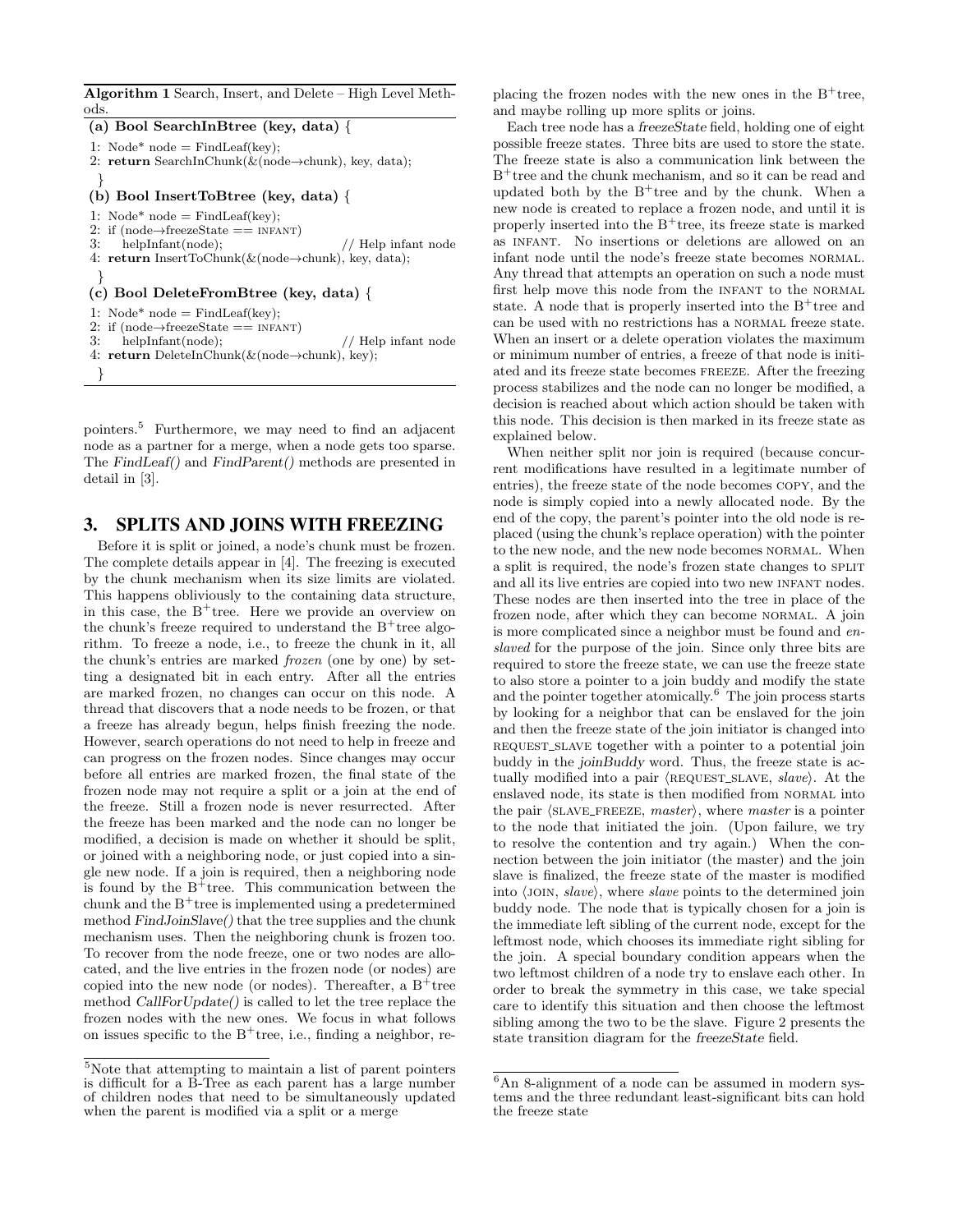

**Figure 2: The state transitions of the freeze state of a node. The initial states are presented in the boxes with the double border.**

#### **4. BALANCING THE B**+**tree**

The basic methods for the tree operations have been discussed in Section 2.4. We now give a description of how to rebalance the tree following a split or a join of a node, and discuss the interface between the chunk mechanism and the tree operations. As explained above, upon violation of the node size constraints, the chunk mechanism freezes the node to prevent it from being modified, and then determines the required rebalancing action (split, join, or copy). In case of a join, the chunk mechanism invokes the  $B^{+}$ tree method *FindJoinSlave()*, which finds a join buddy. Later, the chunk mechanism creates new node(s) and copies the relevant information into them. When this part is completed, the chunk calls the  $B^+$ tree method *CallForUpdate()*. This method lets the  $B^+$ tree algorithm replace the frozen node (or nodes) with the newly created node(s) in the tree. The *CallForUpdate()* method actually redirects the calls according to whether a split, a copy, or a join occurred. We next examine each of these cases.

But before diving into the details, note that in general, upon creation of a node due to a split, a join, or a copy, the new node's freeze state is initiated to infant, its root flag is initiated to false, its height value is copied from the original node's height value, and its counter is initiated to the exact number of entries copied into it. Also, the *creator* field of a new node is initiated to contain a pointer to the old node. the one that initiated the split, join, or copy operation.

#### **4.1 Node Split**

After the chunk mechanism executes a split, the original full node *N* is frozen, and *N*'s *new* field points to the new node *N*<sup>1</sup> holding the lower half of the keys from the old node *N*. The field *N*1.*nextNew* points to the second new node *N*<sup>2</sup> holding the higher half of the keys from the old node *N*. The two new nodes' freeze states are initiated to infant so that no updates can occur on these nodes until they are inserted into the tree. When the chunk split is completed, the *CallForUpdate()* method is invoked and in this case it proceeds by invoking the *InsertSplitNodes()* method, the code of which appear in Algorithm 2.

The *InsertSplitNodes()* method receives a pointer to *N*

(*n* in the code), which is the frozen node whose split needs to be completed), and the *sepKey* parameter. The *sepKey* parameter holds the middle key that "separates" the two new nodes. The *sepKey* key and all lower keys have been placed in *N*<sup>1</sup> (*n1* in the code), and all keys higher than *sepKey* have been placed in *N*<sup>2</sup> (*n2* in the code).

Replacing the split node *N* starts by searching for its parent *P* in the tree, using *sepKey* for navigation in the tree. If the parent cannot be found, then the input node is no longer in the tree. This happens if the new node  $N_1$  was properly inserted by some other thread, and the node *N* was disconnected in the process. In this case, the splitting process proceeds and attempts to insert *N*2. Otherwise, and having found the parent, we modify it to point to the new node  $N_1$ . This is done by inserting a new entry to  $P$  (Line 6). The new entry contains the maximal key from  $N_1$  as key and the pointer to  $N_1$  as data. If the insert fails, it means that someone else has inserted this entry to the chunk and it is fine to continue. Therefore, we do not check if the insert succeeded. Note the possibility that the parent's chunk insert will create a split in the parent, which will recursively cause a split and roll it up the tree.

After the first new node is in place, we replace the pointer in the parent node, which points to the frozen node *N*, with the pointer to the second new node  $N_2$  (Line 9). Again, this can only fail if another thread has done this earlier. The *ReplaceInChunk()* method finds the entry with key and data as in its third argument and replaces it with key and data as in its last argument. (The *combine()* method syntactically combines the key and the data values into a single word.) In order to invoke *ReplaceInChunk()* on the correct parent, we search for the parent (in the tree) of the split node, using the maximal key of that node for navigating in the tree. The second parent search may yield a different parent if the original parent was concurrently split or joined. After making the parent point to the two new nodes, it remains to set their state to NORMAL and return. The splitting process is complete.

If the original node *N* was determined to be the root, then a new root R with two new children  $N_1$  and  $N_2$  is created. Next, the  $B^+$ tree's root pointer is swapped from pointing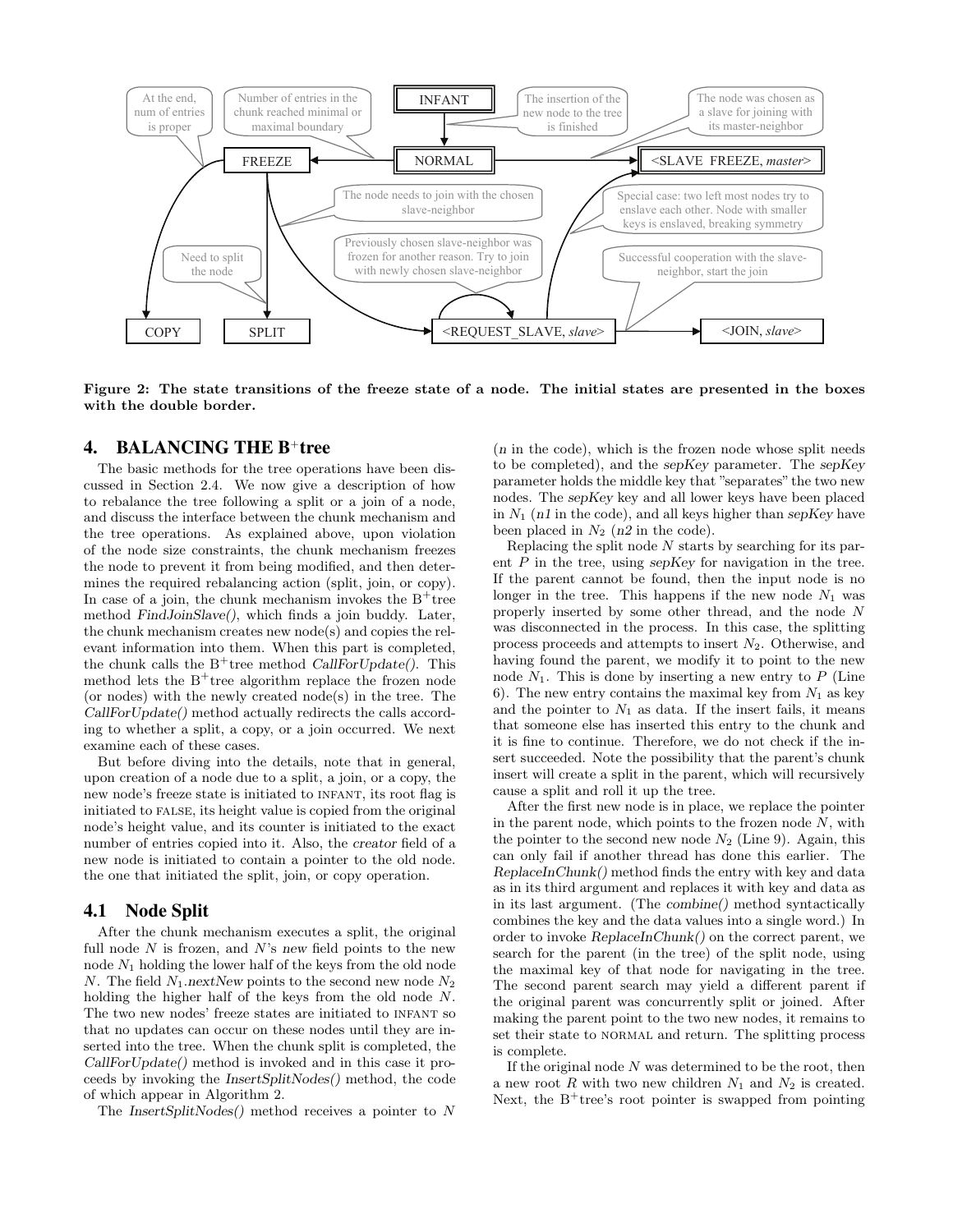```
Algorithm 2 The split of a non-root node
void InsertSplitNodes (Node* n, sepKey) { \frac{1}{2} // sepKey is the highest key in the low-values new node
1: Entry* nodeEnt;<br>
\frac{1}{2}: Node* n1 = n→new;<br>
\frac{1}{2}: Node* n1 = n→new;<br>
\frac{1}{2}: Node* n1 = n→new;
2: Node* n1 = n \rightarrow new;<br>
3: \text{Node* } n2 = n \rightarrow new \rightarrow new \text{Next}<br>
\frac{7}{2} Pointer to the new node that holds the lower keys
3: Node* n^2 = n \rightarrow new \rightarrow new\ m; \frac{1}{2} = n \rightarrownew \rightarrownextNew; \frac{1}{2} = new node that holds the higher keys
                                                                                       // Get maximal key on the given frozen node
5: if ((parent = FindParent(sepKey, n, <i>knodeEnt</i>, NULL)) != NULL}
6: InsertToChunk(parent→chunk, sepKey, n1); // Can only fail if someone else completes it before we do
7:8: if ((parent = FindParent(maxKey, n, &nodeEnt, NULL)) != NULL) {
9: ReplaceInChunk(parent→chunk, nodeEnt→key, // Can only fail if someone else completes it before we do<br>10: combine(nodeEnt→key, n), combine(nodeEnt→key, n));
                     10: combine(nodeEnt→key, n), combine(nodeEnt→key, n2));
11:12: CAS(&(n1→{freezeState, joinBuddy)), {INFANT, NULL}, \NORMAL, NULL}); // Update the states of the new nodes
13: CAS(&(n2→{freezeState, joinBuddy)), \langleINFANT, NULL\rangle, \langleNORMAL, NULL\rangle); // from INFANT to NORMAL
14: return;
}
```
#### **Algorithm 3** The code of finding a node partner for a join in the lock-free  $B^+$ tree.

**Node\* FindJoinSlave(Node\* master)** { 1: Node\* oldSlave  $=$  NULL; 2: *start:* anyKey = master→chunk→head→next→key; <br>  $\frac{3}{2}$ : **if** ( (parent = FindParent(anyKey, master, &masterEnt, &slaveEnt)) == NULL) { // If master is not in the B<sup>+</sup>tree; 3: **if** ( (parent = FindParent(anyKey, master, &masterEnt, &slaveEnt)) == NULL) { **1: return** master  $\rightarrow$  (\*, joinBuddy); // thus its  $1/$  thus its slave was found and is written in the *joinBuddy* 5: } 6: slave=slaveEnt→data; // Slave candidate found in the tree 7: // Set master's freeze state to  $\langle$  REQUEST\_SLAVE, slave $\rangle$ ; *oldSlave* is not NULL if the code is repeated 8: **if** (  $oldBlue == NULL$  )  $expState = \{FREEZE, NULL\}$ ; **else**  $expState = \{REQUEST\_SLAVE, oldSlave\}$ ; 9: **if** ( $|{\bf CAS}(\&(\text{master}\rightarrow\text{{\{freezeState, joinBuddy\}}}),$  expState,  $\langle{\bf REQUEST\_SLAVE, slave}\rangle)$ ) { 10: // Master's freeze state can be only request slave, join or slave freeze if the roles were swaped 11: **if** ( master→ $\langle$ freezeState,<sup>\*</sup>) ==  $\langle$ JOIN,<sup>\*</sup> $\rangle$ ) **return** master→ $\langle$ <sup>\*</sup>, joinBuddy $\rangle$ ; 12: } 13: slave = master $\rightarrow$ <sup>\*</sup>, joinBuddy);  $\rightarrow$  // Current slave is the one pointed by joinBuddy 14: // Check that parent is not in a frozen state and help frozen parent if needed 15: **if** (  $(\text{parent}\rightarrow\langle\text{freezeState},\rangle) := \langle\text{NORMAL},\rangle) \&& \text{(oldSlave == NULL)}$  ) { 16: Freeze(parent, 0, 0, master, none, &result); oldSlave = slave; goto *start*; 17: } 18: // Set slave's freeze state from  $\langle NORMAL, NULL \rangle$  to  $\langle SLAVE\_FREEZE, master \rangle$ 19: **if** ( !SetSlave(master, slave, anyKey, slave→chunk→head→next→key) ) {oldSlave = slave; goto *start*;} 20: **CAS**(&(master→(freezeState, joinBuddy)), (REQUEST\_SLAVE, slave), (JOIN, slave)); // We got the slave, update the master 21: **if**  $(maxter \rightarrow \langle freezeState, * \rangle == \langle JOIN, * \rangle)$  **return** slave; **else return** NULL; }

to *N* to point to *R*. The details of the root's split code are relegated to [3].

## **4.2 Nodes Join**

**Establishing the master-slave relationship:** We assume that the join is initiated by a sparse node *N*, denoted *master*. The chunk mechanism has frozen the node *N* and it has determined that this node has too few entries. To complete the join, the chunk lets the B<sup>+</sup>tree find the *slave*. The  $B^+$ tree establishes a master-slave relationship and later the chunk mechanism joins the entries of both nodes. The B<sup>+</sup>tree's *FindJoinSlave()* method is responsible for establishing the master-slave relationship and returning the slave for the given master. Its code is presented in Algorithm 3. The establishment of the master-slave relationship is described below.

The *FindJoinSlave()* method starts by calling the *Find-Parent()* method, which returns a pointer to the master's parent node together with the pointers to the master's and its potential slave's entries. The parent node search fails only if the node *N* has already been deleted from the tree,

in which case a slave has already been determined and can be retrieved from the *joinBuddy* field of *N* (Line 4). Otherwise, the parent and a potential slave node *M* were returned by *FindParent()*. The left-side neighbor is returned for all nodes except the left-most node, for which a rightside neighbor is returned. In order to establish the relationship we first change  $N$ 's freeze state from  $\langle$ FREEZE, NULL $\rangle$ to  $\langle$ REQUEST\_SLAVE, M $\rangle$ . (Recall that the *joinBuddy* field and the freeze state field are located in a single word.) If this is not the first try, the field may hold a previous slave pointer (*oldSlave*) that we could not enslave. In this case, we change the value of  $N$ 's freeze state from  $\langle$ REQUEST\_SLAVE, *oldSlave*) to  $\langle$ REQUEST\_SLAVE, *M* $\rangle$ , where *M* is the new potential slave. The CAS operation in Line 9 may fail if *N*'s freeze state has already been promoted to join or it has become slave freeze due to swapping of master-slave roles as explained below. In these cases *N*'s final slave was already set in the *joinBuddy* field of *N*. The CAS operation in Line 9 may also fail if another slave was already chosen due to delay of this CAS operation. In this case, we just use that slave (Line 13).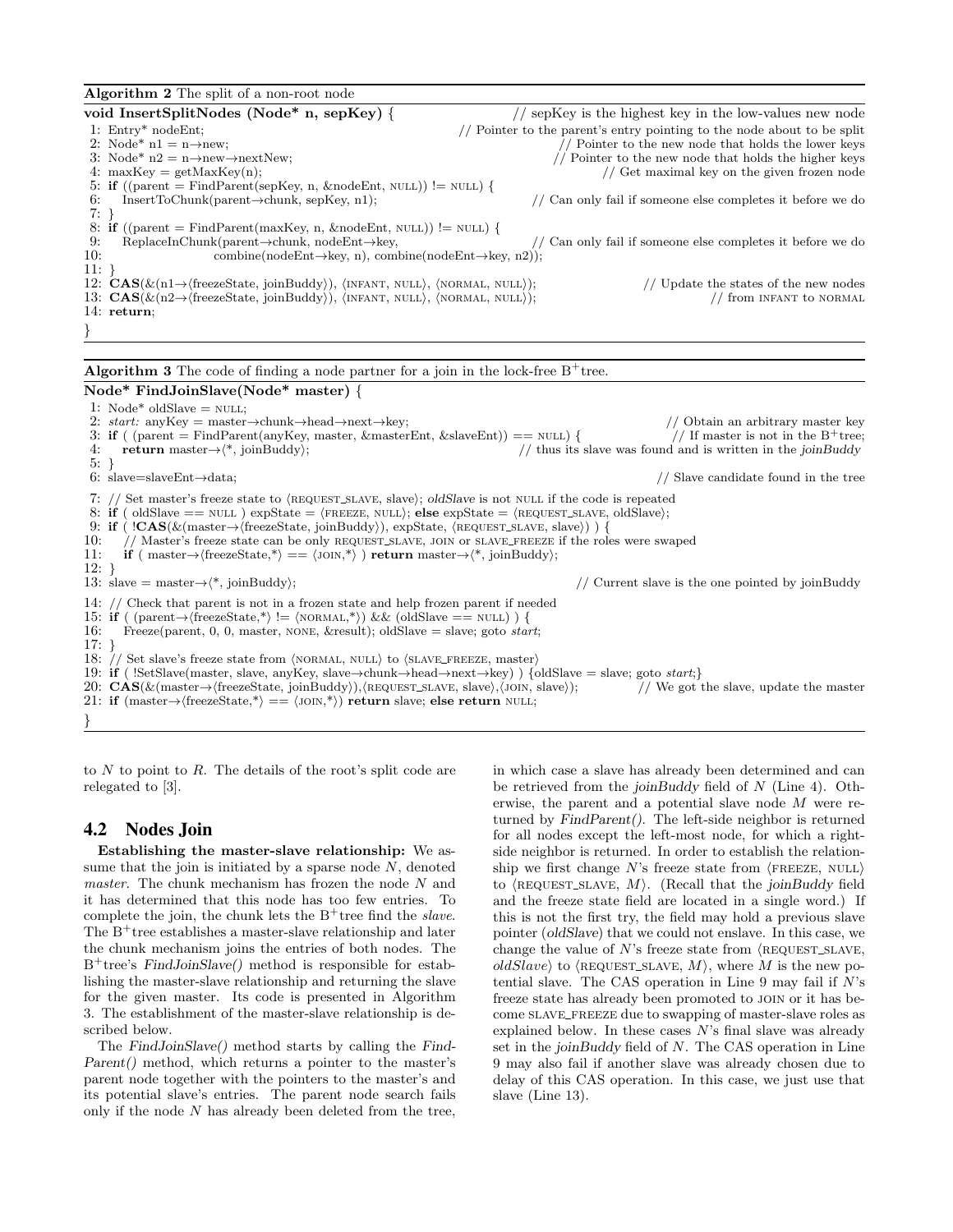| <b>Algorithm 4</b> Setting the slave's freeze state for a join in the lock-free $B^+$ tree.                                                                                                                  |  |  |  |
|--------------------------------------------------------------------------------------------------------------------------------------------------------------------------------------------------------------|--|--|--|
| Bool SetSlave(Node* master, Node* slave, masterKey, slaveKey) {                                                                                                                                              |  |  |  |
| 1: // Set slave's freeze state from $\langle NORMAL, NULL \rangle$ to $\langle SLAVE\_FREEZE, master \rangle$                                                                                                |  |  |  |
| 2: while $(ICAS(\&s ave \rightarrow \langle freezeState, joinBuddy \rangle), \langle NORMAL, NULL \rangle, \langle SLAVE\_FREE, master \rangle))$                                                            |  |  |  |
| // Help slave, different helps for frozen slave and infant slave<br>3:                                                                                                                                       |  |  |  |
| <b>if</b> (slave- $\langle$ freezeState, *) == $\langle$ INFANT, *) { helpInfant(slave); return FALSE; }<br>4:                                                                                               |  |  |  |
| elseif (slave $\rightarrow$ {freezeState, *) == $\langle$ SLAVE_FREEZE,master}) break;<br>// Completed by someone else<br>5:                                                                                 |  |  |  |
| 6:<br>// The slave is under some kind of freeze, help and look for new slave<br>else                                                                                                                         |  |  |  |
| 7:<br>// Check for a special case: two leftmost nodes try to enslave each other, break the symmetry                                                                                                          |  |  |  |
| 8:<br>$\textbf{if} \ (\ \text{slave} \rightarrow \ \text{freezeState}, \*) = \ \text{{} \ \text{REQUEST\_SLAVE}, \ \text{master} \ \} \ \}$                                                                  |  |  |  |
| 9:<br>// Executing master node is left sibling and should become a slave<br><b>if</b> (masterKey $\lt$ slaveKey) {                                                                                           |  |  |  |
| <b>if</b> ( $(\text{master}\rightarrow\text{{\{freeze}\}state, joinBuddy}) = (\text{{\{SAVE\_FREEZE, slave\}}) \parallel \text{CAS}(\&(\text{master}\rightarrow\text{{\{freeze}\}side, joinBuddy})$ )<br>10: |  |  |  |
| 11:<br>$\langle$ REQUEST_SLAVE,slave $\rangle$ , $\langle$ SLAVE_FREEZE,slave $\rangle$ ) return TRUE; else return FALSE;                                                                                    |  |  |  |
| 12:<br>// Current master node is right sibling and the other node should become a slave<br>else                                                                                                              |  |  |  |
| 13:<br><b>if</b> (slave $\rightarrow$ (freezeState, joinBuddy) = $\langle$ SLAVE_FREEZE, master))    <b>CAS</b> ( $\&$ (slave $\rightarrow$ (freezeState, joinBuddy)),                                       |  |  |  |
| 14:<br>$\langle$ REQUEST_SLAVE,master $\rangle$ , $\langle$ SLAVE_FREEZE,master $\rangle$ ) return TRUE; else return FALSE;                                                                                  |  |  |  |
| 15:<br>\// end case of two leftmost nodes trying to enslave each other                                                                                                                                       |  |  |  |
| 16:<br>$Freeze(slave, 0, 0, master, ENSLAVE, & result);$<br>// Help an unrelated freeze activity                                                                                                             |  |  |  |
| 17:<br>return FALSE;                                                                                                                                                                                         |  |  |  |
| 18:                                                                                                                                                                                                          |  |  |  |
| 19: $\frac{1}{2}$ // end of while                                                                                                                                                                            |  |  |  |
| 20: MarkChunkFrozen(slave $\rightarrow$ chunk); StabilizeChunk(slave $\rightarrow$ chunk);<br>// Slave enslaved successfully. Freeze the slave                                                               |  |  |  |
| $21:$ return TRUE;                                                                                                                                                                                           |  |  |  |
|                                                                                                                                                                                                              |  |  |  |
|                                                                                                                                                                                                              |  |  |  |

Lines 15 and 16 are important for keeping the master and the slave descendants of the same parent This is further discussed in Subsection 4.3.

After finding a potential slave, we attempt to set its freeze state to  $\langle$ SLAVE\_FREEZE,  $N$  and freeze it. This is done in the *SetSlave()* method presented in Algorithm 4 and explained in the next paragraph. If this action is not successful, the *FindJoinSlave()* method is restarted from scratch. After succeeding in setting the slave's freeze state, we change the master's state from  $\langle$ REQUEST\_SLAVE, *M* $\rangle$ , to  $\langle$ JOIN, *M* $\rangle$  to enable the actual join attempts.

The *SetSlave()* method attempts to CAS the freeze state of the slave *M* from  $\langle NORMAL, NULL \rangle$  to  $\langle SLAVE\_FREEZE, N \rangle$ . If the CAS of the freeze state in the slave is successful, we may proceed with the join. But *M*'s freeze state isn't necessarily NORMAL: if it is not, then *M* is either still an infant or it is already frozen for some other reason. In the first case, *SetSlave()* helps *M* to become NORMAL and retries to set *M*'s freeze state. In the second case, it helps to complete *M*'s freeze. After finishing the freeze on *M*, *M* is frozen and is not suitable to serve as a slave. Therefore, failure is returned by *SetSlave()* and another slave must be found. A special case occurs when the potential slave *M* has a master freeze-state as well and is concurrently attempting to enslave *N* for a join. This case can only happen with the two leftmost nodes and, if special care is not taken, an infinite run may result, in which each of the two nodes repeatedly tries to enslave the other. In order to break the symmetry, we check explicitly for this case, and let the leftmost node among the two give up and become the slave, with a slave freeze state and a pointer to its master (which was originally meant to be enslaved for it). The *FindJoinSlave()* checks for this case in its last line. If it is successful in turning the freeze state of the master into join, then all is well. Otherwise, and given that *SetSlave()* completed successfully, then it must be the case that the master has become a slave. In this case, no slave is returned, and the returned NULL value tells the calling method (in the chunk mechanism) to treat the master as the slave.

Finally, the *SetSlave()* completes by freezing the slave in Line 20, so that the join can continue. Two methods of the chunking mechanism are used. The method *MarkChunk-Frozen()* marks all entries of a node frozen by setting a designated bit in each entry. After the entries are marked frozen, the *StabilizeChunk()* method ensures that no changes occur on this node. At this point the slave has been enslaved and frozen.

**Merge:** If the number of entries on the master and the slave is less than *d*, the chunk mechanism creates a new single chunk to replace the master and the slave. It then invokes the *CallForUpdate()* method to insert the new node into the tree. We denote this operation as *merge*. In this situation, the *CallForUpdate()* method invokes *InsertMergeNode()* whose code is presented in Algorithm 5. At this point, a master-slave relationship has already been established, both  $M$  and  $N$  have been frozen, and a new node  $N_1$  has been created with the keys of both *M* and *N* merged.

The *InsertMergeNode()* method's input parameter is a pointer to the master, this master's slave can be found in the *joinBuddy* field on the master. The *InsertMergeNode()* method starts by checking which of the original nodes (master and slave) has higher keys. Denote this node by *highNode*. Note that the master and the slave are frozen and thus immutable. Next, *FindParent()* is invoked on *highNode*. If the parent is not found, then *highNode* has already been deleted and we can proceed with handling the old node with the lower keys, *lowNode*. Otherwise, we modify the parent's reference to *highNode*, to point to the new node (Line 9). Next, we handle the pointer to *lowNode* at the parent by attempting to delete it. Finally, we turn the new node's freeze status from *infant* to *normal*.

Special care is given to the root. We must avoid a root with a single descendant, which can occur when the two descendants of a root are merged. In this case, we make the merged node become the new root. If merged node parent is found to be root, the *MergeRoot()* method is invoked from *InsertMergeNode()* instead of deleting the pointer to *lowNode* at the parent. This is so, because deleting an entry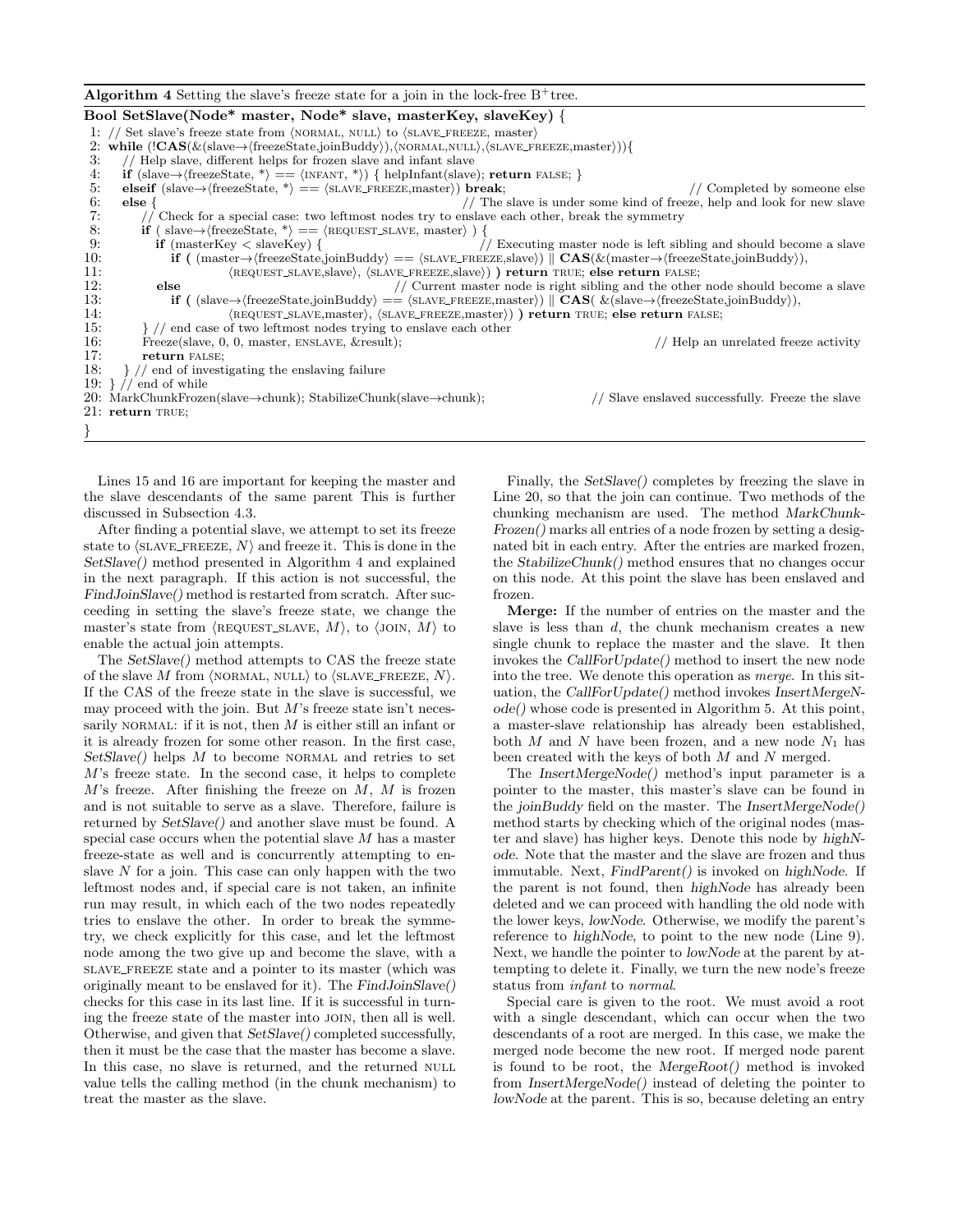**Algorithm 5** The merge of two old nodes to one new node

| void InsertMergeNode (Node* master) { |                                                                                                                                               |                                                                 |  |
|---------------------------------------|-----------------------------------------------------------------------------------------------------------------------------------------------|-----------------------------------------------------------------|--|
|                                       | 1: Node* new = master $\rightarrow$ new;                                                                                                      | // Pointer to the new node.                                     |  |
|                                       | 2: Node* slave = master $\rightarrow$ (*, joinBuddy);                                                                                         |                                                                 |  |
|                                       | 3: maxMasterKey = getMaxKey(master); maxSlaveKey = getMaxKey(slave);                                                                          | Both nodes are frozen                                           |  |
|                                       | 4: if ( maxSlaveKey $\langle$ maxMasterKey $\rangle$ {                                                                                        | // Find low and high keys among master and slave                |  |
| 5:                                    | highKey = maxMasterKey; highNode = master; lowKey = maxSlaveKey; lowNode = slave;                                                             |                                                                 |  |
|                                       | 6: } else { highKey = maxSlaveKey; highNode = slave; lowKey = maxMasterKey; lowNode = master; }                                               |                                                                 |  |
|                                       | 7: if $((parent = FindParent(highKey, highNode, \& highEnt, NULL)) != NULL)$                                                                  |                                                                 |  |
| 8:                                    | highEntKey $=$ highEnt $\rightarrow$ key;                                                                                                     | // Change the highest key entry to point on new node            |  |
| 9:                                    | $\text{ReplaceInChunk}(parent\rightarrow chunk, highEntKey,$                                                                                  | // If replacing fails, the parent chunk was updated by a helper |  |
| 10:                                   | combine(highEntKey, highNode), combine(highEntKey, new));                                                                                     | // continue anyway                                              |  |
|                                       | 11: $\frac{1}{2}$ // If high node cannot be found continue to the low                                                                         |                                                                 |  |
|                                       | 12: if $((parent = FindParent(lowKey, lowNode, & lowEnt, NULL)) := NULL)$ {                                                                   |                                                                 |  |
| 13:                                   | <b>if</b> (parent $\rightarrow$ root) MergeRoot(parent, new, lowNode, lowEnt $\rightarrow$ key);                                              |                                                                 |  |
| 14:                                   | else DeleteInChunk( $\&$ (parent $\rightarrow$ chunk), lowEnt $\rightarrow$ key, lowNode);                                                    | // lowNode is the expected data                                 |  |
|                                       | 15: } // If also low node can no longer be found on the tree, then the merge was completed (by someone else).                                 |                                                                 |  |
|                                       | 16: $CAS(\&$ (new $\rightarrow$ {freezeState, joinBuddy)), (INFANT, NULL), (NORMAL, NULL); // Update the new node state from INFANT to NORMAL |                                                                 |  |
|                                       | $17:$ return:                                                                                                                                 |                                                                 |  |
|                                       |                                                                                                                                               |                                                                 |  |

from the root may lead to having a single root descendant. (The *MergeRoot()* method is presented in [3].)

**Borrow:** If the keys of two join nodes cannot fit a single node, they are copied into two new nodes. This operation is called *borrow*. Due to lack of space, the details of the borrow operation are omitted here and can be found in the full version of this paper [3]. In a nutshell, the borrow case has four nodes involved: the master *N*, the slave *M*, the new node with the lower keys  $N_1$  and the new node with the higher keys  $N_2$ . As in merge case, we start by finding the high and low keys' nodes, *<sup>N</sup>high* and *<sup>N</sup>low*, among the master and the slave. We then take the following steps: (1) Insert a reference to *N*<sup>1</sup> to the parent node (with the maximal key on the  $N_1$  as the key); (2) Change the parent entry pointing to *<sup>N</sup>high* to point to *<sup>N</sup>*2; (3) Delete the parent entry pointing to *<sup>N</sup>low*.

#### **4.3 Two Invariants**

Let us mention a couple of invariants that our algorithm maintains. These invariants may give some intuition on how the algorithm works and why it is correct.

**Keys duplication.** During the rebalancing operations described above, it sometimes happens that (for a short while) two duplicates of a key may become reachable from the root. However, at no point in the execution will a key be absent. For example, after the first new node is inserted to the parent as part of the split, there are keys that reside simultaneously in two different nodes: all keys in this first new node are also still available in the old split node, which is still in the tree. Similarly, as part of the merge, when an old frozen node with higher keys is replaced with the new node, there are keys that appear twice: all keys in the old frozen node with lower keys now also appear in the new node. Recall that a search in the  $B^+$ tree is allowed to navigate the tree and return the result, based on the data found on the frozen node.

This does not foil searches in the tree. When a key has duplicates available in two different reachable tree nodes the two nodes are immutable. One of these nodes must be frozen and the other must be an infant. Therefore, old searches may safely access keys in the old frozen node(s), and new searches can access the new infant node(s). None of these nodes can be modified until the rebalance operation terminates.

We should also note that the tree doesn't grow too big because of duplication. Another invariant is that there can only be two copies of a key in the tree. Thus, even though we may increase the size of the tree during the rebalancing operations, the increase will be at most by a factor of two. The factor-two increase is theoretical. In practice, the increase in the tree size is negligible.

**Master-slave bond.** We take special care to guarantee that the master and the slave keep the same parent up to the end of their join. Initially, the master and the slave are siblings and children of the same node *P*. However, the parent node *P* may then be split and the master and slave may then have different parent nodes. This may subsequently lead to an inconsistent tree in which a key does not represent the highest key in its subtree. Therefore, we enforce an invariant that the master and slave nodes must remain on the same parent. Namely, we do not allow the parent entries that point to a master and to its slave to be separated into different nodes due to a parent's split or borrow, until new nodes replace the frozen master and slave. Ensuring this variant is taken care of both during the parent split as well as during the children join. On the split side, we check whether the break point between the keys has two descendants that form a master and a slave. In case they do, we enforce placement of both on the same new node. However, the descendants may get into a master-slave relationship only after we make this check at the parent node. Therefore, on the merge side, i.e., the descendants' side, after declaring the intent of a master to enslave its neighbor (setting the master's state to request slave), we check that the master's parent is not in a frozen state. If it is, the descendant master helps the parent recover before continuing the descendants' join (Lines 15, 16). This ensures that the parent split (and borrow, in a similar way) does not occur obliviously and concurrently with its descendants' join. More about correctness and progress guarantees can be found in [3].

## **4.4 Extensions to the Chunk Mechanism**

The chunk interface requires some minor modifications over [4] to properly serve the  $B^+$ tree construction in this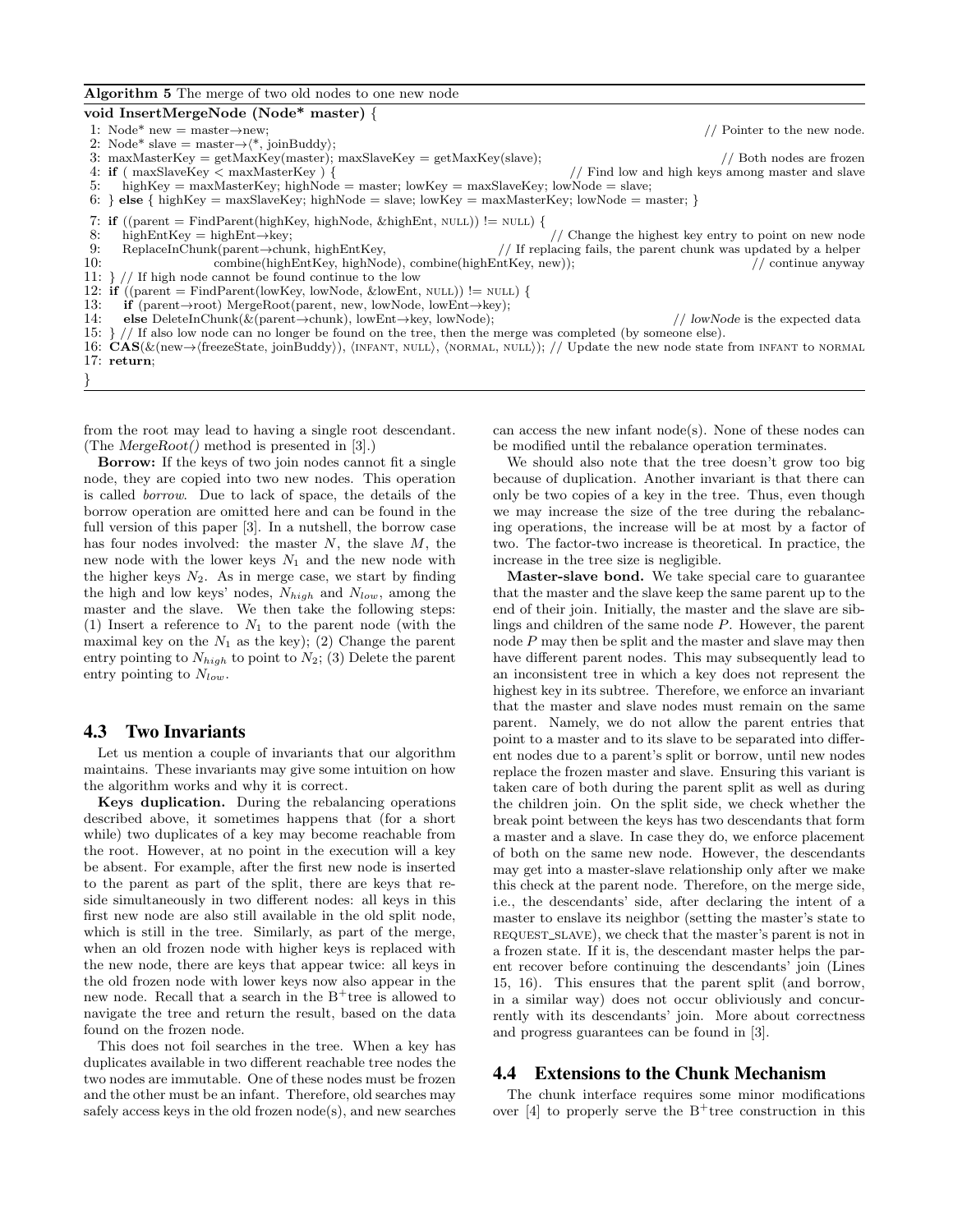paper. Probably the most crucial modification arises from the need to deal with an ABA problem that arises during insertions and deletions of entries to the chunk of an internal node in the tree. The concern is that an insert or a delete may succeed twice due to a helper thread that remains idle for a while. Consider, for example, a merge and a subsequent delete of an entry at the parent node. Suppose that one thread executes the delete, but a second thread attempts this delete later, after the same key (with a different descendant) has been entered to the parent again. Thus, a delete should only succeed when the entry still points to the frozen node. As for inserts, we need to avoid reentering a pointer to a child node that has actually been frozen and deleted while the updating thread was stalled. To solve such problems, we add versioning to the *nextEntry* word in the chunk's linkedlist. This eliminates the ABA problem, as a delayed CAS will fail and make us recheck the node that we attempt to insert or delete and discover that it has already been frozen. All extensions to the chunk mechanism are described in [3].

## **5. IMPLEMENTATION AND RESULTS**

We have implemented the lock-free  $B^+$ tree presented in this paper as well as the lock-based  $B^+$ tree of [15] in the C programming language. The lock-free design in this paper can be optimized in many ways. However, we have implemented it as is with no further optimizations. The operations of the lock-based  $B^+$ tree progress in a top-down direction. During the descent through the tree, *lock-coupling* [1] is employed, i.e., a child is locked before its parent is unlocked. Exclusive locks on the nodes are used for insert and delete operations, and shared locks are used for search operations. Deadlock-freedom is guaranteed by a proactive approach to rebalancing that splits full nodes or joins sparse ones, while going down the path to the leaves.

We ran the experiments on the SUN FIRE machine with an UltraSPARC T1 8-core processor, each core running 4 hyper-threads, running Solaris 10. Overall, the eight cores, with quad hyper-threading simulates the concurrent execution of 32 threads. In both implementations the size of a  $B<sup>+</sup>$ tree node was set to the machine's virtual page size, i.e., 8KB. In each test we start with a tree with *N* random keys in the range  $[0, 2^{18}]$  already inserted to it, and during the test, we apply *N* operations on it. If the test runs *T* threads, then each executes  $N/T$  operations. The parameter  $N$  was varied among  $10^4$ ,  $10^5$  and  $10^6$ . The operations consisted of insertions, deletions and searches in parallel, out of which 20% were insertions, 20% were deletions, and the remaining 60% were searches. All the threads start simultaneously at the beginning and we measure the time it takes to complete all operations by all threads.

The right graph of Figure 3 depicts the ratio between the time it took to complete the runs on the lock-free implementation as compared to the lock-based implementation. A result higher than 1 means that the lock-free implementation is slower. Clearly, the lock-free implementation outperforms the lock-based implementation when contention is not low. Note that contention increases as the tree gets smaller and as the number of threads increases. Also, the results show that the average cost of an operation increases as the tree gets larger, because rebalancing may ascend to higher levels. Such costs are heavier for the lock-free tree, but this overhead is offset by lock-freedom efficiency when contention kicks in. The right graph of Figure 3 depicts the

speedup, which clearly shows that the lock-free algorithm is more scalable.

The weaker performance of the lock-free tree for low contention can be ameliorated by simple optimizations. For example, during the split, each thread helping the split copies the entries from the old node to a newly created private node and only one of these new nodes eventually replaces the old node and joins the tree. While threads can cooperate to perform copying, we decided to avoid it in this version because it complicates the design.

# **6. LINEARIZATION POINTS**

When designing a concurrent data structure, it is important to spell out the linearization points for the different operations. This is done in this section. The  $B^{+}$ tree methods all have a similar pattern of operation: they traverse the  $B<sup>+</sup>$ tree to find the relevant leaf node, and then call the appropriate chunking methods on the leaf's chunk. Thus the linearization points of the  $B^+$ tree are typically based on the linearization points defined for the chunk in [4].

**Search linearization point:** The linearization point of the search operation is exactly the linearization point of the leaf's chunk search, as in [4]. In particular, if the leaf is not frozen, then the linearization point follows that of the underlying linked-list in the leaf's chunk, and if the leaf is frozen then the linearization point is set to be the point in which the chunk became frozen. As the freezing mechanism is not instantaneous, we need to define a point in the freezing process more accurately for the linearization point. We follow [4] and set the linearization point to be the point in the freeze process by which all the frozen bits have been set and also the internal list of the freezing node has been stabilized. Define this point as the *freezing point*. The freezing process of a chunk is explained more thoroughly in [4]. Formally, consider the linearization point of the search of the linked-list that is inside the chunk of the leaf (as defined by Harris [9]). If the chunk's linked-list search linearization point occurs before the freezing point, then that is also the linearization point of the overall tree search. If the chunk's linked-list linearization point happens after the freezing point, then we define the overall tree search linearization point to be the later point between the freezing point and the point in which the search started. The latter maximum makes sure that the linearization point happens during the execution of the search.

Justifying this choice for non-frozen node is straightforward. As for frozen nodes, we note that the frozen node may be replaced with a new node during the search execution and various actions may be applied on the new node. But at the freezing point, we know that the values of the frozen node exist only in the frozen node and are properly represented by the view of the frozen node.

The delicate case is when the search starts after the freezing point and still gets to the frozen leaf and completes the search there. In this case, since the search ends up in this leaf, we know that a new node that replaces this leaf (following the end of the freeze) has not yet been modified while the search traversed the tree, because the rebalancing operation has not yet terminated at that point. Therefore the new node has definitely not been modified when the search started, and the frozen values represent correctly the state of the tree at that point in time.

**Insert and delete linearization points:** Unlike the